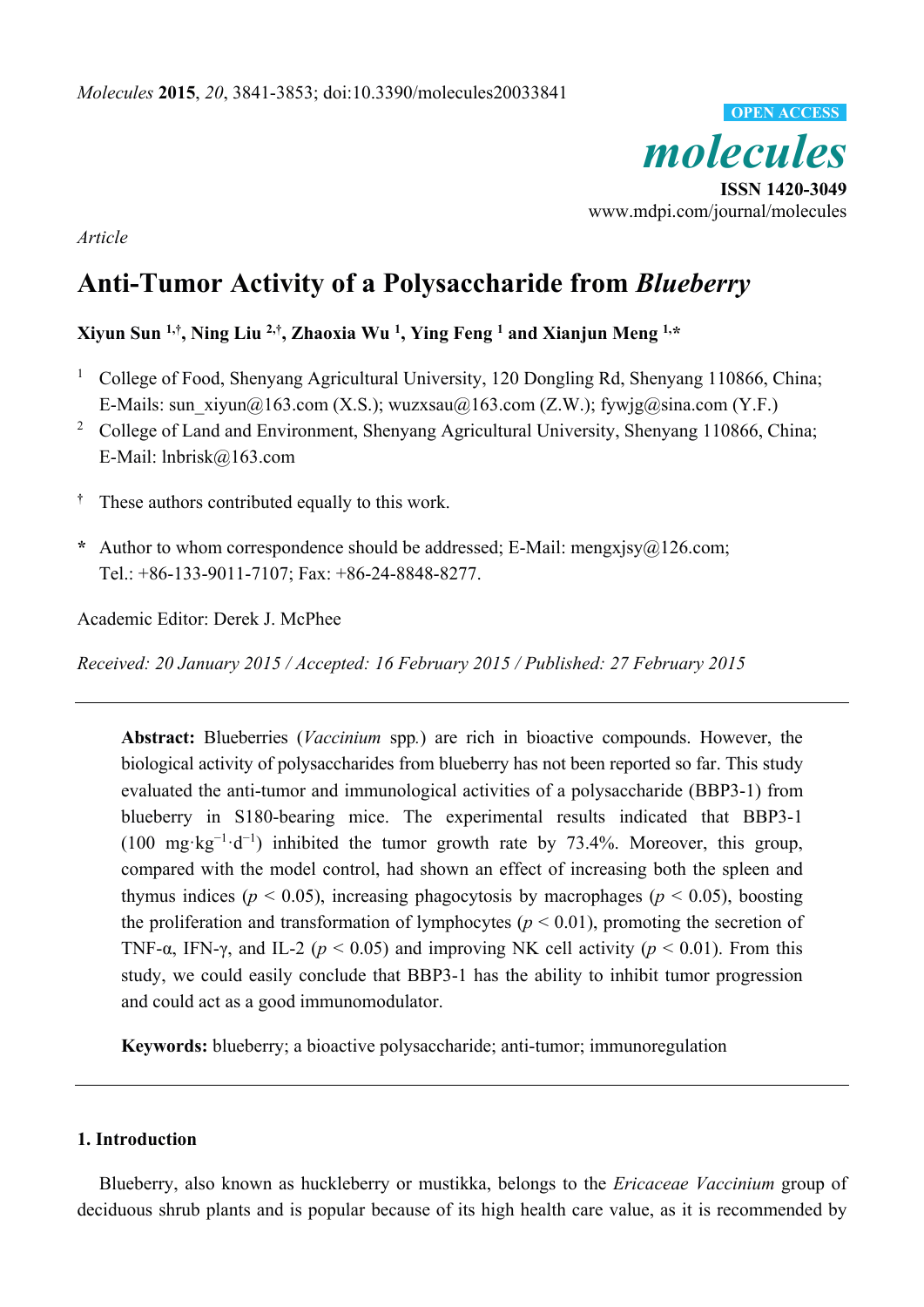the FAO as one of the five major healthy fruits [1,2]. At present, the biological activity of blueberry extract is widely studied [3–7]. However, no reports are available describing the effect of soluble polysaccharides, derived from blueberries, on physiological activity.

Recently, many studies have shown that polysaccharides possess antiviral activity, anti-aging properties, resistance to bone marrow suppression, anti-tumor, and immunoregulatory activities [8–10] with limited side effects or adverse reactions [11,12], thus making research on polysaccharide immunomodulatory effects popular [13–15].

A growing amount of research has shown that polysaccharides possess antitumor activity and in some cases these antitumor effects may be mediated indirectly, possibly through the innate and/or adaptive immune system. Should this be the case there are a number of immune effector functions that polysaccharides have been shown to promote and therefore may be implicated in contributing to the observed antitumor activity, and these include; the enhancement of phagocytosis of macrophage [16], the activation of T and B lymphocytes [11], the activation of natural killers cells (NK cells) and lymphokine activated killer (LAK) cells [17]. In addition, polysaccharides (or peptide-polysaccharides) have been shown to promote the secretion of a range of important immunoregulatory cytokines [18], such as interleukins [19], tumor necrosis factor- $\alpha$  (TNF- $\alpha$ ) [20] and interferon- $\gamma$  (IFN- $\gamma$ ) [16,21]. Hence, finding a new polysaccharide from natural source with anticancer and immunopotentiation activities could be a new tool for cancer therapy [22]. This study aimed to ascertain the anti-tumor activities of a polysaccharide purified from blueberries (BBP3-1) using a sarcoma-180 tumor-bearing mouse model and the possible immune mechanism is discussed.

#### **2. Results and Discussion**

#### *2.1. Purity Determination and Composition Property of BBP3-1*

BBP3-1 had no absorption at 280 or 260 nm in the UV spectrum which indicated an absence of protein and nucleic acid. The elution profiles of BBP3-1 from Sephacryl S-300 chromatography showed a single and symmetrical peak as well as the HPLC profile, indicating that it was purified fraction and a homogeneous polysaccharide. The weight-average molecular weight (Mw) of BBP3-1 was 18,643 Da. The constituents of the monosaccharide BBP3-1 were rhamnose, galactose and glucose at a molar ratio of 2:3:4, and it was a β-polysaccharide in which 1-6-glucopyranose was the main chain [23].

## *2.2. Effect of BBP3-1 against the Solid S180 Tumor in Mice*

Cyclophosphamide (Cy) is generally used for treatment of various types of cancers and a clinically approved anticancer agent that works by slowing or stopping cell growth [12]. Therefore it was used as a positive control in this experiment.

The size of the tumors in the model control group mice increased significantly, extending to the sternum and clavicle with no clear limits and difficult to remove. The tumor volume in the positive control group and all BBP3-1 treatment groups was much smaller, with clear limits and easier removal. The weights of the excised tumors are shown in Table 1.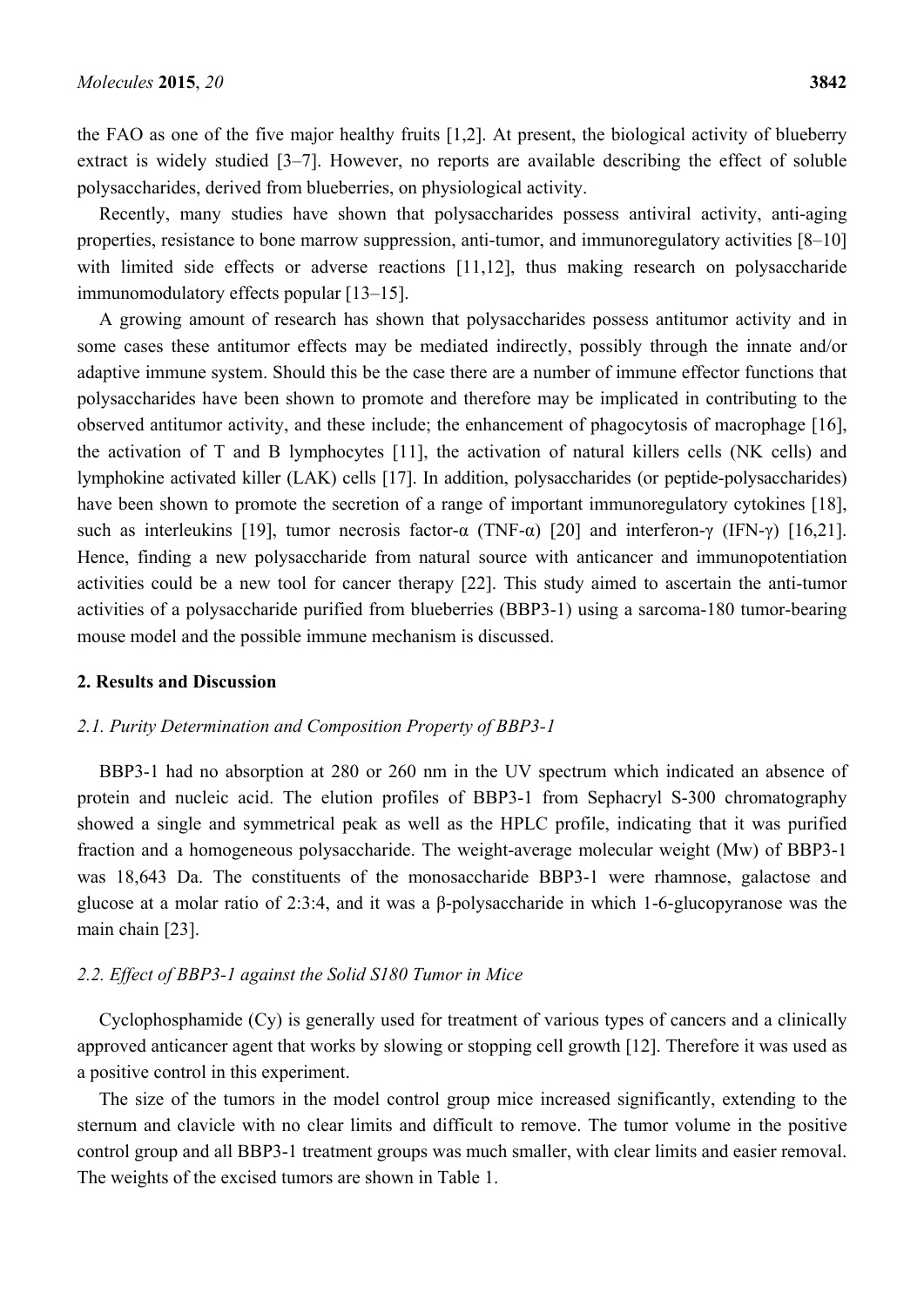| Group                 | Dose mg·kg <sup>-1</sup> ·d <sup>-1</sup> | Tumor Weight (g)  | <b>Percent Growth Rate Inhibition</b> |
|-----------------------|-------------------------------------------|-------------------|---------------------------------------|
| Normal control        | 0                                         |                   |                                       |
| Model control         | 0                                         | $1.19 \pm 0.04$   |                                       |
| Positive control (Cy) | 20                                        | $0.29 \pm 0.02$ * | 75.6%                                 |
| High dose             | 400                                       | $0.51 \pm 0.03$ * | 57 3%                                 |
| Medium dose           | 200                                       | $0.36 \pm 0.02$ * | 70.0%                                 |
| Low dose              | 100                                       | $0.32 \pm 0.02$ * | 73.4%                                 |

**Table 1.** Effects of BBP on S180 tumor growth *in vivo* in mice  $(\bar{x} \pm s, n = 10)$ .

Compared with model control,  $p < 0.05$ .

As shown in Table 1, BBP3-1 high-dose, medium-dose, and low-dose groups demonstrated anti-tumor effects. The percent growth rate inhibition of S180 tumors were 57.3%, 70.0% and 73.4% respectively. It was interesting to find that the low-dose group caused the greatest inhibition which was similar to that in the Cy-treated group (75.6%).

#### *2.3. Effect of BBP3-1 on Immune Organs of Tumor-Bearing Mice*

The thymus and spleen are two main immune organs in animals and are the essential links of the defense function as well, the viscera index is a preliminary index of determining the immunity [24,25].

As shown in Table 2, the BBP3-1 medium-dose and low-dose groups showed significant increases compared with the control group in the thymus and spleen indices ( $p < 0.05$ ). Such increases may indicate a positive effect on the immune system and may at least partially explain the antitumor effect. But no significant increase was observed in Cy-treated group.

| Group                   | Dose $mg \cdot kg^{-1} \cdot d^{-1}$ | <b>Thymus Index</b> | <b>Spleen Index</b> |
|-------------------------|--------------------------------------|---------------------|---------------------|
| Normal control          | $_{0}$                               | $0.68 \pm 0.02$     | $4.64 \pm 0.16$     |
| Model control           | $_{0}$                               | $0.64 \pm 0.06$     | $4.39 \pm 0.23$     |
| Positive control $(Cy)$ | 20                                   | $0.59 \pm 0.09$     | $4.26 \pm 0.07$     |
| High dose               | 400                                  | $0.70 \pm 0.10$     | $4.86 \pm 0.13$     |
| Medium dose             | <b>200</b>                           | $0.77 \pm 0.06$ *   | $5.16 \pm 0.19$ *   |
| Low dose                | 100                                  | $0.77 \pm 0.04$ *   | $5.21 \pm 0.22$ *   |

**Table 2.** Effect of BBP3-1 on the weight of immune organs of mice  $(\bar{x} \pm s, n = 10)$ .

Compared with model control,  $p < 0.05$ .

# *2.4. Effect of BBP3-1 on Immune Cell Function in Tumor-Bearing Mice*

Protective immunity against tumors, in general, is caused by humoral and/or cellular immunity. The humoral defence via antibody response is mediated by B cells and other immune cells involved in antigen processing and presentation. Cell-mediated immune defense is mediated by cytotoxic T cells [19,26].

As shown in Table 3, the effect of Cy (20 mg/kg) markedly increased macrophage phagocytosis  $(p < 0.05)$  compared to the model group and it could restore macrophage phagocytosis in S180-bearing mice close to that of normal control. The BBP3-1 medium-dose and low-dose groups also showed a significant difference ( $p < 0.05$ ) as compared to the model group, which suggests that BBP3-1 enhanced peritoneal macrophage phagocytosis in the dose range of the present experiment.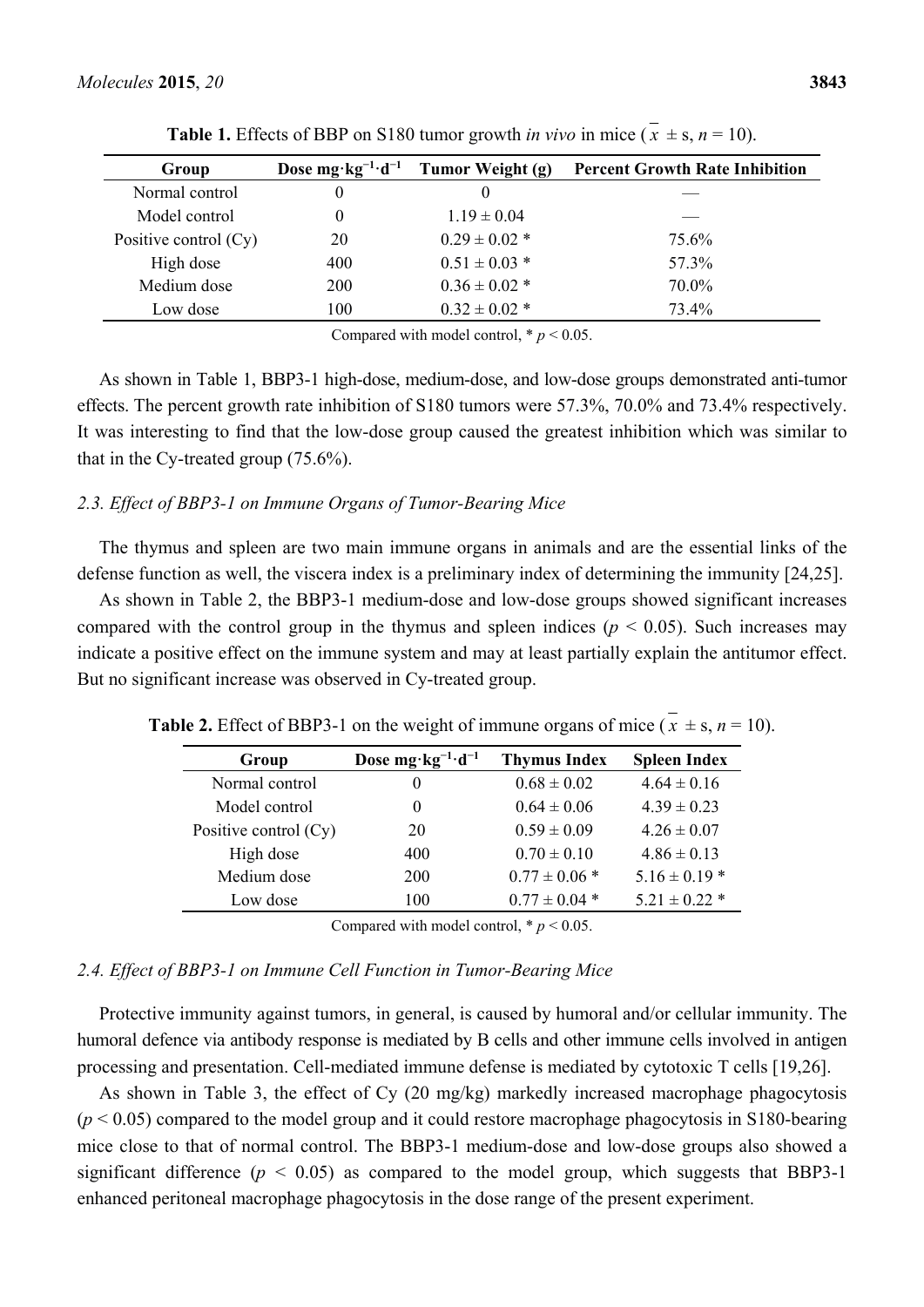| Group                   | Dose mg·kg <sup>-1</sup> ·d <sup>-1</sup> | <b>Macrophage Phagocytosis</b> | <b>Lymphocyte Proliferation</b> |
|-------------------------|-------------------------------------------|--------------------------------|---------------------------------|
| Normal control          | $\theta$                                  | $1.96 \pm 0.06$                | $0.29 \pm 0.00$                 |
| Model control           | $\theta$                                  | $1.41 \pm 0.11$                | $0.21 \pm 0.01$                 |
| Positive control $(Cy)$ | 20                                        | $1.93 \pm 0.27$ *              | $0.35 \pm 0.02$ ****            |
| High dose               | 400                                       | $1.69 \pm 0.15$                | $0.23 \pm 0.01$ *               |
| Medium dose             | <b>200</b>                                | $1.84 \pm 0.16$ *              | $0.25 \pm 0.02$ *               |
| Low dose                | 100                                       | $1.81 \pm 0.23$ *              | $0.38 \pm 0.01$ ****            |

**Table 3.** Effect of BBP3-1 on the immune cells function of m ice  $(\bar{x} \pm s, n = 10)$ .

(1) Compared with model control, \*  $p < 0.05$  and \*\*  $p < 0.01$ ; (2) Compared with normal control; \*\*  $p < 0.01$ .

In promoting the spleen lymphocyte proliferation BBP3-1 at the low dose displayed a similar effect to Cy. They also showed significant differences  $(p < 0.01)$  as compared to the model group and normal group as shown in Table 3. The BBP3-1 medium-dose and low-dose groups also showed a significant difference ( $p < 0.05$ ) as compared to the model group. The results may indicate a role for the immune system in the observed antitumor activity [27]. However, it is also possible that the decreasing the tumor size subsequently resulted in increased or normal levels of proliferation.

Additionally, BBP3-1 *in vitro* had a significant boosting effect on macrophage phagocytosis and lymphocyte proliferation for normal mice, and that effect was dose-dependent at the range of 12.5–100 µg/mL [28]. That was not consistent with the results of this article. This may be due to differences in absorption and metabolism of BBP3-1 *in vitro*.

# *2.5. Effect of BBP3-1 on Immune Factor Secretion in Tumor-Bearing Mice*

The cytokines such as TNF-α, IL-2 and IFN-γ were also analyzed in order to obtain additional information on underlying mechanisms by which BBP3-1 might express the anti-tumor effects. In this experiment all the three cytokines monitored exhibited from BBP3-1 dose groups were significantly different in the spleen and serum.

It is well known that TNF- $\alpha$  plays a pivotal role in host defense and can induce the expression of a number of other immunoregulatory and inflammatory mediators to eliminate tumor cells [29]. As shown in Table 4, the BBP3-1 medium-dose and low-dose groups showed increased TNF-α secretion in splenic and serum's lymphocytes of tumor-bearing mice  $(p < 0.01)$ . The Cy group also showed a strong stimulus ( $p < 0.01$ ). However, the high-dose group had opposing effects on stimulating TNF- $\alpha$  secretion when the spleen and serum were compared ( $p < 0.01$ ). We speculate that low-dose BBP3-1 may indirectly play a role of antitumor activity through the stimulation of release of TNF-α [11].

IL-2 can enhance cytolytic T lymphocytes and the cytolytic activity of NK cells [19]. As shown in Table 5, the concentrations of splenic IL-2 in S180-bearing mice were enhanced by treatment with BBP3-1 and Cy compared to those in the control group ( $p < 0.01$ ). No significant changes were found among the BBP3-1 tested groups. However, all BBP3-1 dose groups and the positive control did not show increased serum IL-2 levels. This characteristic of BBP3-1 was similar to endo-polysaccharide from *Phellinus igniarius* [30] and polysaccharide from *Lentinus edodes* [31].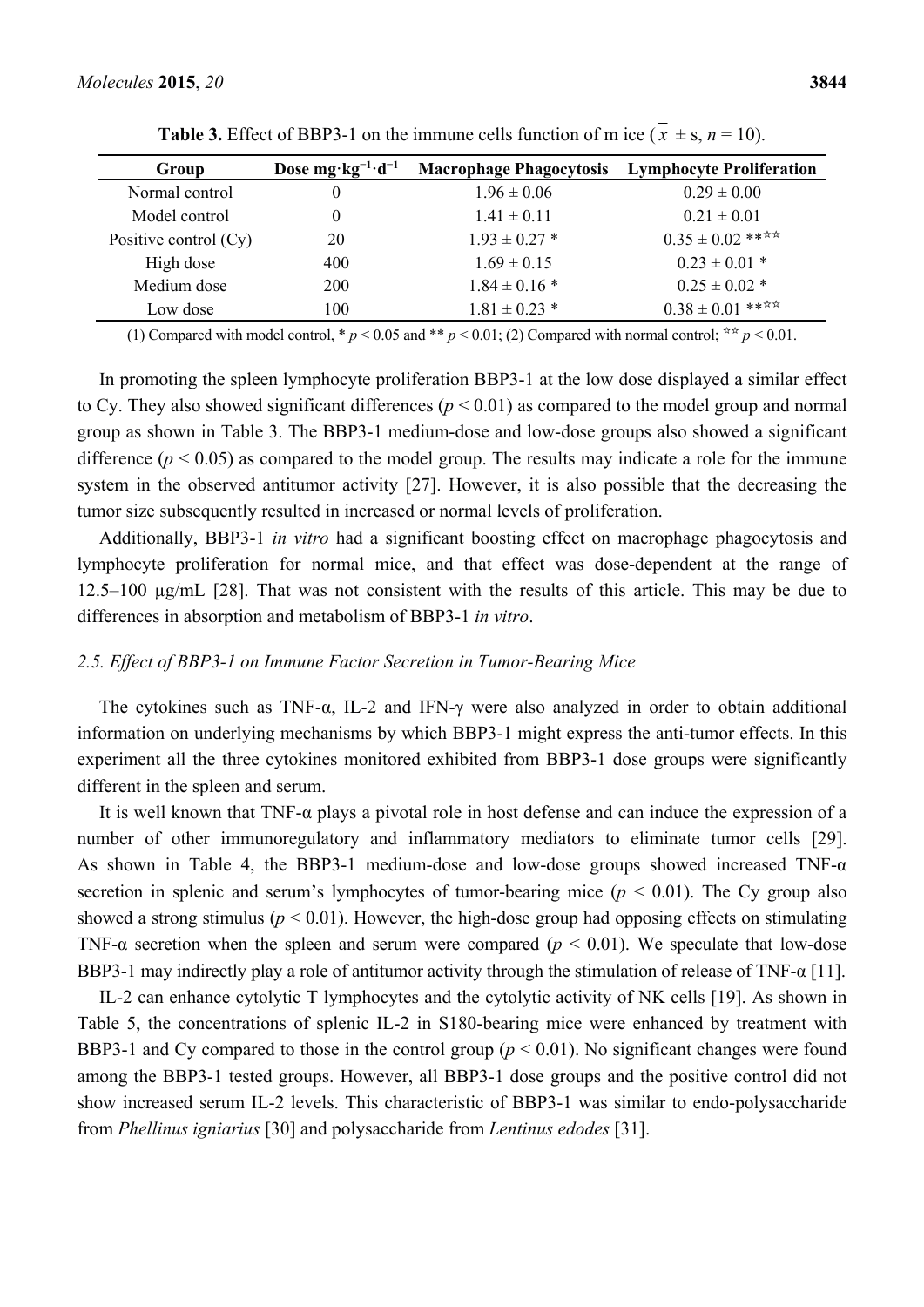|                         | Dose mg $\cdot$ kg <sup>-1</sup> $\cdot$ d <sup>-1</sup> | TNF- $\alpha$ Concentration ng/L  |                    |
|-------------------------|----------------------------------------------------------|-----------------------------------|--------------------|
| Group                   |                                                          | <b>Splenic</b>                    | <b>Serum</b>       |
| Normal control          | $_{0}$                                                   | $2.78 \pm 0.04$                   | $2.69 \pm 0.01$    |
| Model control           | $\theta$                                                 | $2.66 \pm 0.04$                   | $2.62 \pm 0.01$    |
| Positive control $(Cy)$ | 20                                                       | $2.93 \pm 0.04$ **                | $2.79 \pm 0.02$ ** |
| High dose               | 400                                                      | $3.07 \pm 0.04$ ** $\Delta$       | $2.53 \pm 0.02$ ** |
| Medium dose             | <b>200</b>                                               | $3.11 \pm 0.05$ ** $\Delta\Delta$ | $2.69 \pm 0.02$ ** |
| Low dose                | 100                                                      | $3.15 \pm 0.06$ ** $\Delta\Delta$ | $2.76 \pm 0.02$ ** |

**Table 4.** Effects of BBP3-1 on immune factors TNF- $\alpha$  in lymphocytes ( $\overline{x} \pm s$ ,  $n = 10$ ).

(1) The TNF-α concentration was obtained after the cell culture was diluted 10 fold; (2) Compared with model control, \*\*  $p < 0.01$ ; (3) Compared with positive control,  $\Delta p < 0.05$  and  $\Delta \Delta p < 0.01$ .

|                         |                                      | IL-2 Concentration ng /L |                 |
|-------------------------|--------------------------------------|--------------------------|-----------------|
| Group                   | Dose $mg \cdot kg^{-1} \cdot d^{-1}$ | <b>Splenic</b>           | <b>Serum</b>    |
| Normal control          | $\theta$                             | $1.28 \pm 0.01$          | $1.31 \pm 0.03$ |
| Model control           | $\theta$                             | $1.06 \pm 0.01$          | $1.23 \pm 0.04$ |
| Positive control $(Cy)$ | 20                                   | $1.25 \pm 0.01$ **       | $1.23 \pm 0.03$ |
| High dose               | 400                                  | $1.17 \pm 0.02$ **       | $1.21 \pm 0.02$ |
| Medium dose             | 200                                  | $1.18 \pm 0.03$ **       | $1.26 \pm 0.03$ |
| Low dose                | 100                                  | $1.19 \pm 0.02$ **       | $1.26 \pm 0.02$ |
|                         |                                      |                          |                 |

**Table 5.** Effects of BBP3-1 on immune factors IL-2 in lymphocytes ( $\overline{x} \pm s$ ,  $n = 10$ ).

Compared with model control,  $**$   $p < 0.01$ .

IFN-γ can activate macrophages as well as promotes cell-based immune responses. As shown in Table 6, the low-dose group showed the strongest promotion of IFN-γ secretion by splenic lymphocytes and in serum from tumor-bearing mice (*p* < 0.01). However, the high and medium-dose groups showed a negative effect on IFN-γ production by splenic lymphocytes and in serum.

|                         | Dose mg·kg <sup>-1</sup> ·d <sup>-1</sup> | IFN- $\gamma$ Concentration ng/L |                                   |  |
|-------------------------|-------------------------------------------|----------------------------------|-----------------------------------|--|
| Group                   |                                           | <b>Splenic</b>                   | <b>Serum</b>                      |  |
| Normal control          |                                           | $1.35 \pm 0.04$                  | $1.09 \pm 0.02$                   |  |
| Model control           |                                           | $1.32 \pm 0.02$                  | $1.00 \pm 0.02$                   |  |
| Positive control $(Cy)$ | 20                                        | $1.37 \pm 0.02 * \uparrow$       | $1.03 \pm 0.01$ *                 |  |
| High dose               | 400                                       | $1.12 \pm 0.01$ ** $\downarrow$  | $1.63 \pm 0.02$ ** $\Delta\Delta$ |  |
| Medium dose             | <b>200</b>                                | $1.22 \pm 0.04 * 1$              | $1.55 \pm 0.02$ ** $\Delta\Delta$ |  |
| Low dose                | 100                                       | $1.40 \pm 0.03 * \uparrow$       | $1.53 \pm 0.02$ ** $\Delta\Delta$ |  |

**Table 6.** Effects of BBP3-1 on immune factors IFN- $\gamma$  in lymphocytes ( $\overline{x} \pm s$ ,  $n = 10$ ).

(1) Compared with model control,  $* p < 0.05$  and  $* p < 0.01$ ; (2) Compared with positive control, ∆∆ *p* < 0.01; (3) Compared with positive control; ↑ represents a relative increase and ↓ represents a relative decrease compared to the model control.

In summary, the data (as shown in Tables 4–6) suggest that BBP3-1 at the low dose could stimulate the secretion of TNF-α, IL-2 and IFN-γ and may therefore promote cell-based immune responses. Further experiments will be required to test this.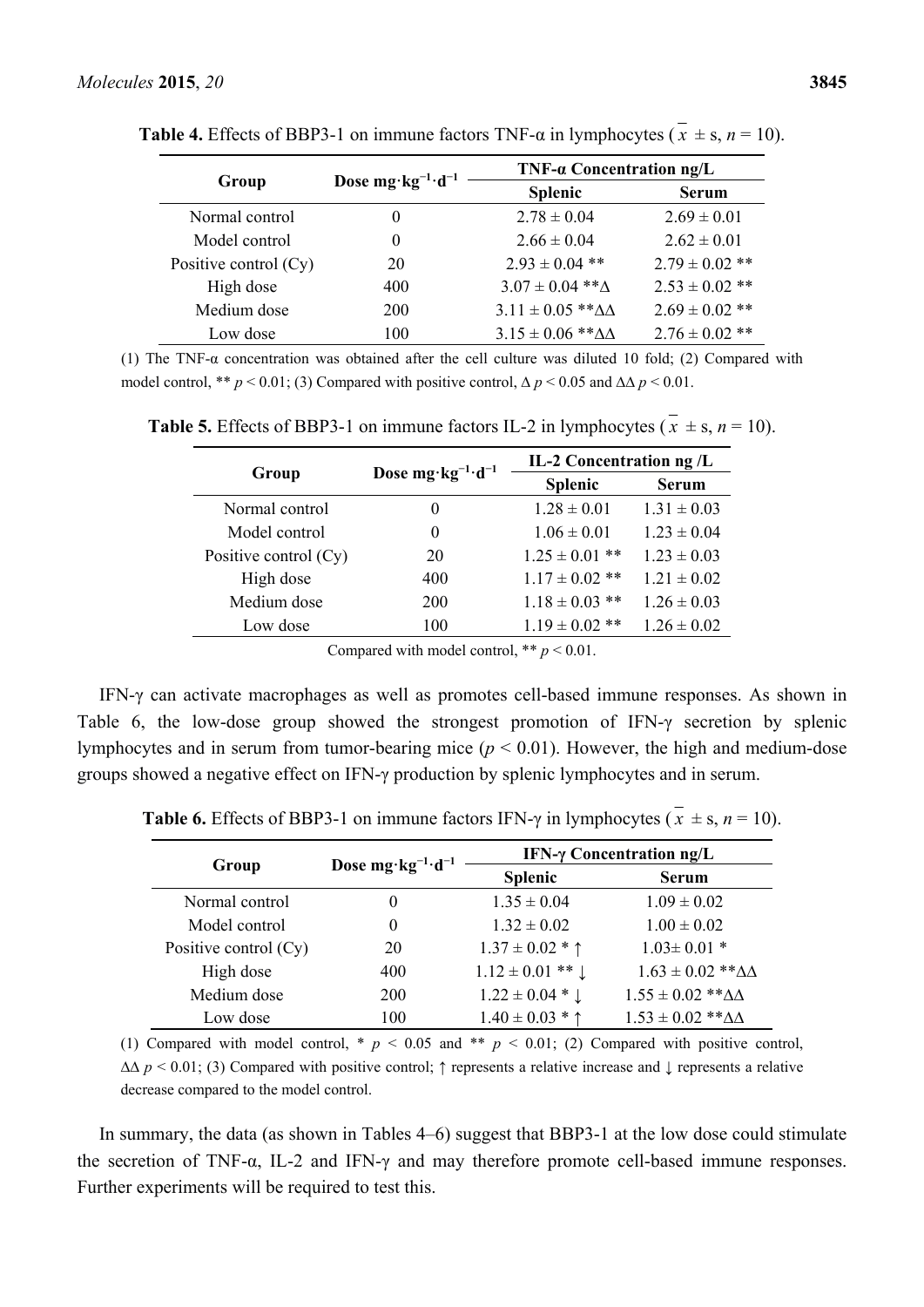# *2.6. Effect of BBP3-1 on Activity of NK Cells from Tumor-Bearing Mice*

Natural killer (NK) cells are cytotoxic lymphocytes which play a major role in anti-tumor immunity and can prevent tumor progression and metastasis [32].

As shown in Table 7, each BBP3-1 dose group showed increased NK cell activity ( $p \le 0.01$ ). Among the experimental groups, the low-dose group showed the greatest enhancement of NK cell activity. The secretive promotion of TNF- $\alpha$  and IL-2 could enhance the cytolytic activity of NK cells [33] which was consistent with the results of in this paper.

| Group                   | $Dose/mg \cdot kg^{-1} \cdot d^{-1}$ | NK Activity $(\% )$ |
|-------------------------|--------------------------------------|---------------------|
| Normal control          |                                      | $32.4 \pm 4.0$      |
| Model control           |                                      | $28.8 \pm 3.1$      |
| Positive control $(Cy)$ | 20                                   | $53.1 \pm 3.8$ **   |
| High dose               | 400                                  | $40.4 \pm 1.6$ **   |
| Medium dose             | 200                                  | $41.4 \pm 3.0$ **   |
| Low dose                | 100                                  | $49.1 \pm 2.9$ **   |

**Table 7.** Effect of BBP3-1 on mouse NK cell activity *in vitro*  $(x \pm s, n = 10)$ .

Compared with model control,  $** p < 0.01$ .

Our results above demonstate that BBP3-1 (100 mg·kg<sup>-1</sup>·d<sup>-1</sup>) has significant antitumor activity and that, based on cytokine secretion levels induced by BBP3-1 in serum and spleen, it can be inferred that this polysaccharide may have the potential to stimulate cell-mediated immune responses. Further experiments are required to prove there is a link between the immunostimulatory properties of BBP3-1 and its antitumor activity.

#### **3. Experimental Section**

#### *3.1. Materials*

S180 tumor cells were kept in RPMI-1640 with 10% fetal calf serum (FCS) at 37 °C in a 5%  $CO<sub>2</sub>$ atmosphere to sustain its bio-activity.

The extraction flow diagram of BBP3-1 was presented in Figure 1. A detailed analysis Purity Determination and Composition property of BBP3-1 were previously presented [23].

#### *3.2. Reagents*

RPMI-1640, DMEM, and DMEM/high glucose (including ketonic acid sodium), penicillin, streptomycin (HYCLONE, Logan, UT, USA), glutamine (AMRESCO, Solon, Tucson, AZ, USA), HEPES, MTT, Trypan Blue (Sigma Co., St. Louis, MO, USA), fetal bovine serum (Hang Zhou Sijiqing Reagent Co., Hangzhou, China), cyclophosphamide (Cy) (Jiang Su Heng Rui Pharmaceutical Co. Ltd., Lianyugang, China), interferon IFN-γ, tumor necrosis factor TNF-α, and interleukin IL-2 ELISA Kit (RND Co., Minneapolis, MN, USA), S180 tumor cells, NK target cell (YAC-1 mice lymphoma cell) (CAS cell bank, Shanghai, China).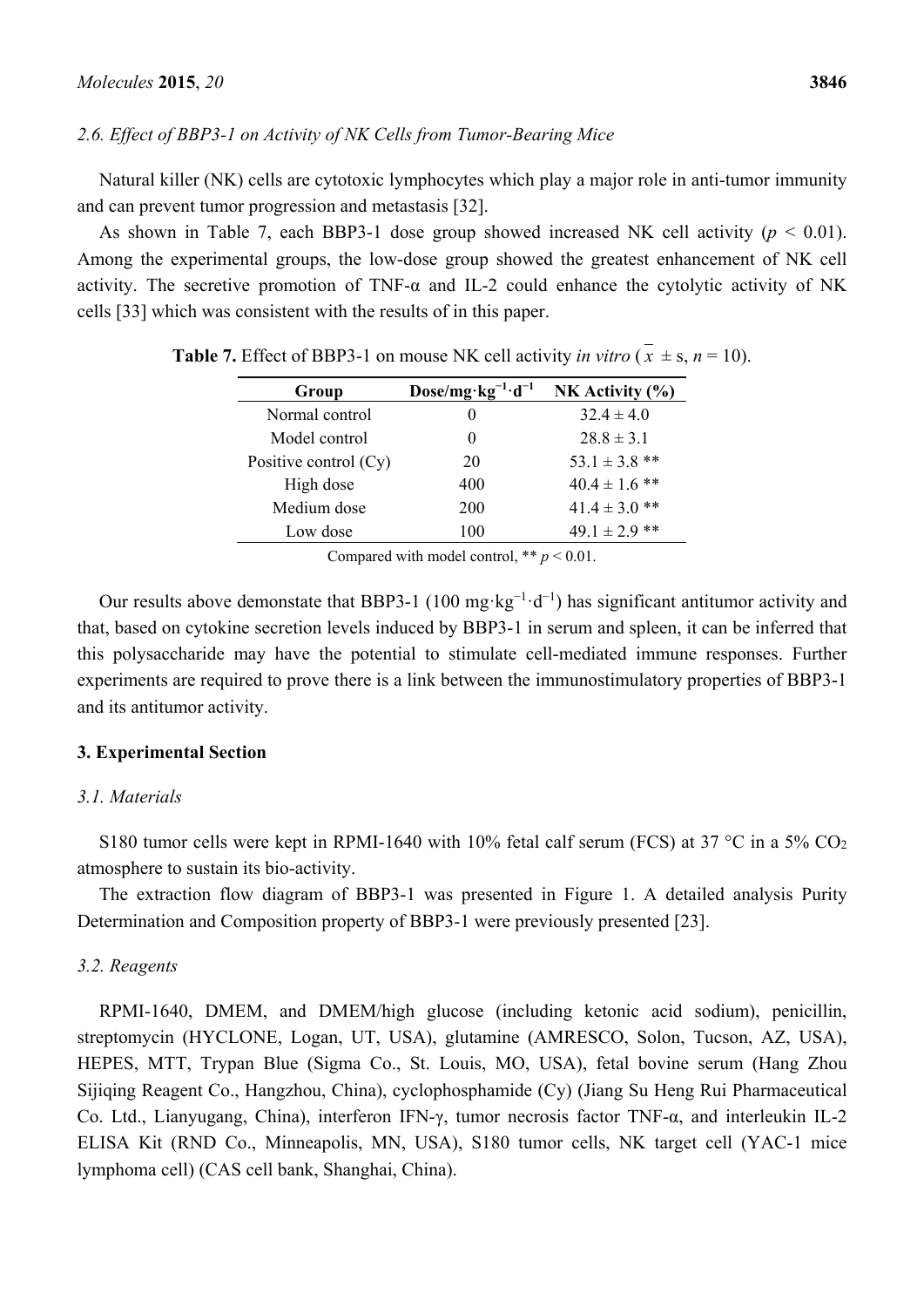

Purity and Structure determination

**Figure 1.** The extract flow diagram of BBP3-1.

# *3.3. Instruments and Equipment*

CO2 incubator (Thermo Scientific 8000, Vernon Hills, IL, USA), Microplate Reader (BIO-RAD 680, Hercules, CA, USA), inverted microscope (Olympus-CK2, Tokyo, Japan) Precision Electronic Balance (TP-313, Sartorius, Denver, CO, USA), low-speed centrifuge, (SC-2542, Zhengzhou Boke Instrument Equipment Co., Ltd., Zhengzhou, China). 96-well flat culture plate, 12-well flat culture plate, 96-well U-culture plate (Costar, Washington, DC, USA).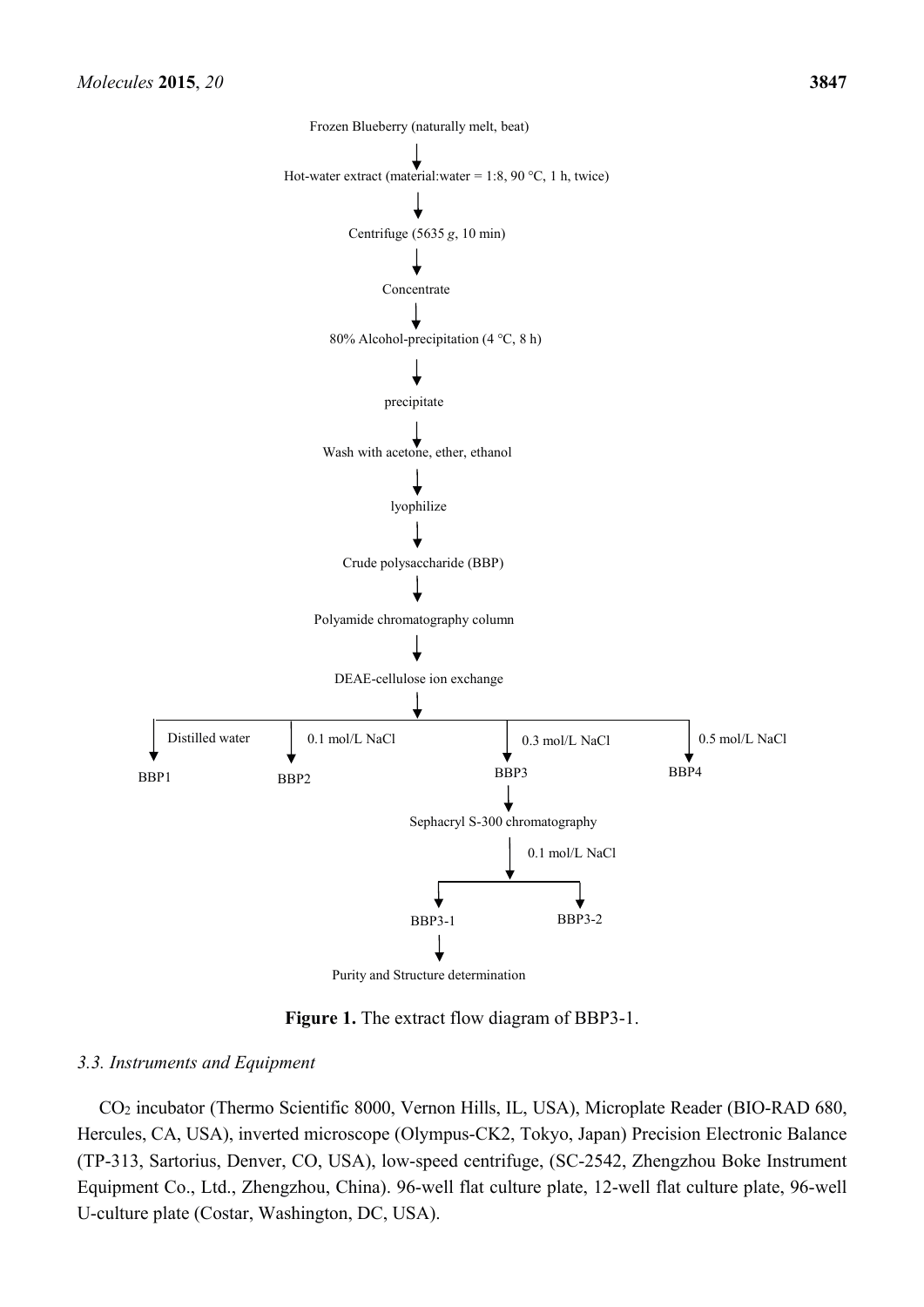# *3.4. Animals*

Kun Ming mice (female), aged 4–5 weeks, body weight  $20 \pm 2$  g, were purchased from Chinese Medial Sciences University. The animals were provided with free access to standard rodent chow and water, and were kept at a temperature of  $23 \pm 2$  °C in a 12-h light-dark cycle. The animals were humanely cared for, according to the Standards for Laboratory Animals of China (GB 14923-94, GB 14922-94, and GB/T 14925-94).

### *3.5. Tumor-Bearing Mice Modeling Building*

Mice were randomly divided into six groups, including a normal control group, model group, positive control group, BBP3-1 high-dose group, BBP3-1 medium-dose group, and BBP3-1 low-dose group, each group consisting of 10 mice.

S180 tumor cells were diluted to  $5 \times 10^6$ /mL in saline and injected into the mouse left axillary subcutaneous tissue under aseptic conditions, with each mouse receiving 0.2 mL.

After 24 h, the mice from the BBP3-1 dose groups were orally administered with the corresponding dose (respectively, 400 mg/kg, 200 mg/kg, and 100 mg/kg body mass), gavage volume for each mouse is 0.2 mL; the positive control group was administered with cyclophosphamide (20 mg/kg body mass) orally; and the normal control and model groups were administered with distilled water of the same gavage volume (0.2 mL) for 15 days.

#### *3.6. Purified Mice Peritoneal Macrophages Cells (PMФ)*

24 h after the last drug administration, the mice were sacrificed by cervical dislocation, and blood was taken from the eye and centrifuged (1368 g for 10 min) to obtain serum. The dead mice were then disinfected in ethanol for 5 min.

Under aseptic conditions, the peritoneum was exposed, injected intraperitoneally with RPMI-1640 culture solution without serum, and irrigated adequately (to prevent the viscera from breaking). This was repeated 3–4 times, after which the suspension of peritoneal macrophages (PMФ) was collected, centrifuged (152 g for 5 min) and re-suspended in RPMI-1640 complete culture solution. The fraction of living cells was determined to be >95% by Trypan Blue staining, and the concentration of PM $\Phi$  cells was adjusted to  $5 \times 10^6$ /mL.

The PMФ cells were cultured in 96-well flat cell culture plates (100 µL per well) in a humidified 5% CO2 atmosphere at 37 °C for 2 h. The wells were then washed with RPMI-1640 culture solution, and 100 µL of RPMI-1640 was added. The resulting cells were purified mice PMΦ cells.

#### *3.7. Index Detection Method*

# 3.7.1. Anti-Tumor Rate, Spleen Index, and Thymus Index

The tumor, spleen, and thymus were removed from the mice. The anti-tumor rate, spleen index, and thymus index were calculated as follows:

$$
r_{\text{anti-tumor}} = \frac{w_c - w_d}{w_c} \times 100\%
$$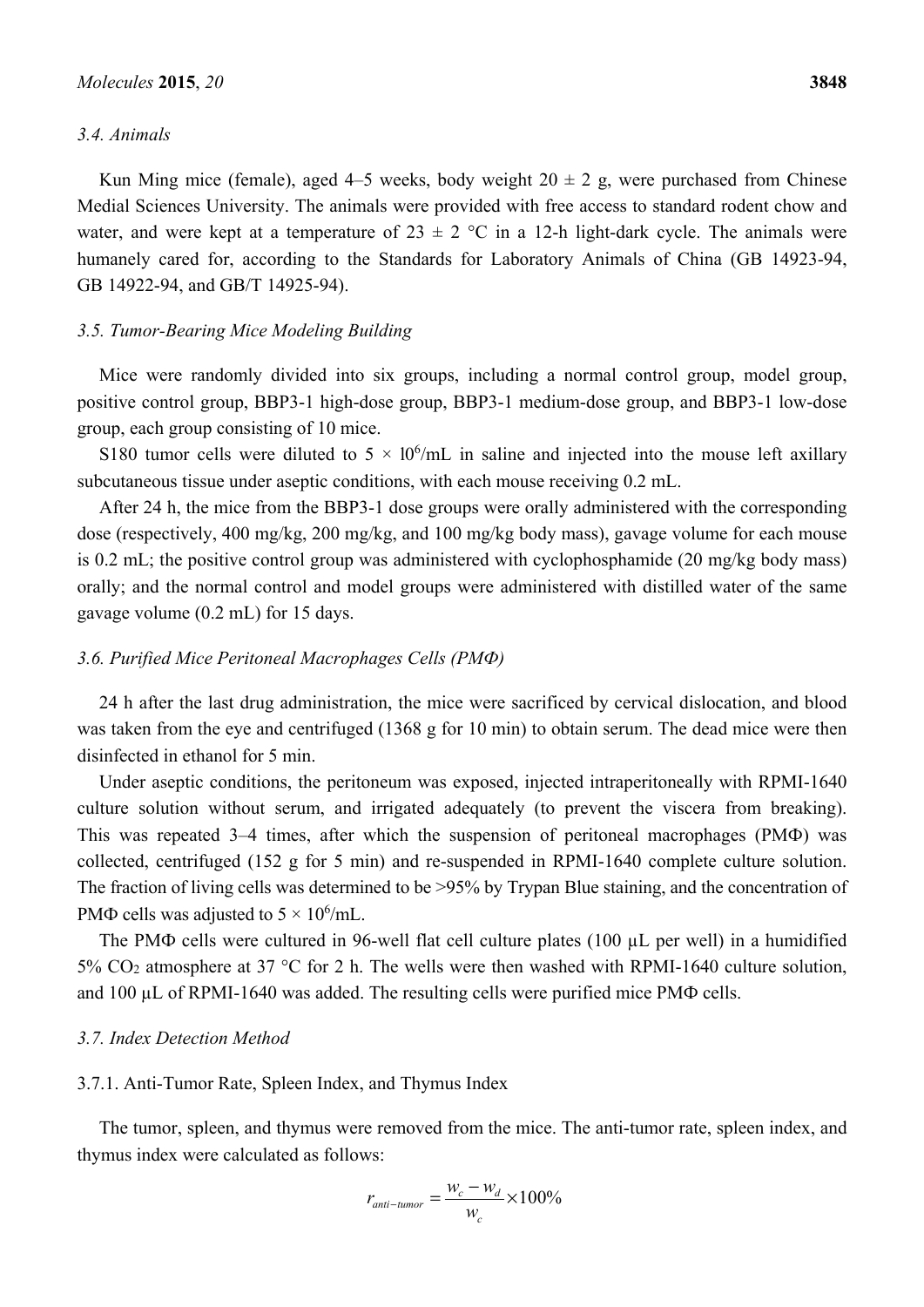where, *w*c is the tumor weight of the model control and *w*d is the tumor weight of the drug-treated animal.

Thymus index  $=$  thymus (mg) per body mass (g) Spleen index = spleen  $(mg)$  per body mass  $(g)$ 

## 3.7.2. Determination of Peritoneal Macrophages Phagocytosis Function

For the neutral red phagocytosis experimental method, purified PMФ cells were centrifuged at 152 g for 10 min after being cultured for 24 h. The suspended cells were then seeded in a 96-well flat cell culture plate (100 µL per well). Added 100 µL of neutral red (1 g/L saline solution) to each well and placed the culture plate inside a 5%  $CO<sub>2</sub>$  incubator for cultivation at 37 °C for 30 min. After that, centrifugation was applied at 152 g for 10 min and the supernatant discarded. The plate was washed with PBS (200 µL per well) three times before adding the lysis agent (100 µL per well) and incubating overnight. The lysis agent was concocted with acetic acid: anhydrous ethanol 1:1  $(v/v)$ . 12 h later, an ELISA reader was used to measure the OD value at 540 nm and the strength of PMФ phagocytosis was indicated by the OD<sub>540</sub> value [33].

# 3.7.3. Lymphocyte Proliferation Assay

Preparation of cell suspension of spleen lymphocytes from mice:

The aseptically treated spleen of the mice was weighed in RPMI-1640 medium without serum and then rinsed twice. Approximately 5 mL of serum-free RPMI-1640 medium was drawn into a 5 mL syringe, which was then injected into the spleen. The cells in the spleen were then gently washed out. This operation was repeated several times until the outer membrane of the spleen was transparent. The remaining spleen was ground using a syringe and forced through a 100-mesh sieve. All the spleen cell was collected into RPMI-1640 medium and then the cell suspension was prepared.

The cell suspension was then centrifuged at 152 g for 5 min, and the supernatant was discarded. Approximately 3 mL of tris-NH4Cl was added to remove red blood cells, followed by centrifugation at 152 g for 5 min. This operation was repeated twice. The cell pellet was then resuspended with serum-free RPMI-1640 medium and centrifuged at 152 g for 5 min.

Resulting cell pellet was then resuspended in complete RPMI-1640 medium and Trypan Blue staining was used to count living cells to confirm >95% viability, and the cell density was adjusted to  $5 \times 10^6$ /mL.

# 3.7.4. Detection of Spleen Lymphocyte Activity (MTT)

Spleen lymphocytes were added to 96-well cell flat culture plates (200  $\mu$ L per well). The blank control group (RPMI-1640 complete culture fluid) was set up at the same time, and there were four wells for each group.

The 96-well cell culture plate was cultured for 44 h in a 5%  $CO<sub>2</sub>$  incubator at 37 °C, and then 20  $\mu$ L of MTT solution was added to each well and cultured for an additional 4 h. The supernatant was discarded after centrifuging at 152 g for 10 min, and 150 µL DMSO was then added to each well. The plate was shaken for 10 min until the purple crystals completely dissolved, and an ELISA reader was used to measure the OD value at 570 nm. The lymphocyte proliferation and conversion rate were reflected by the OD570 values [34].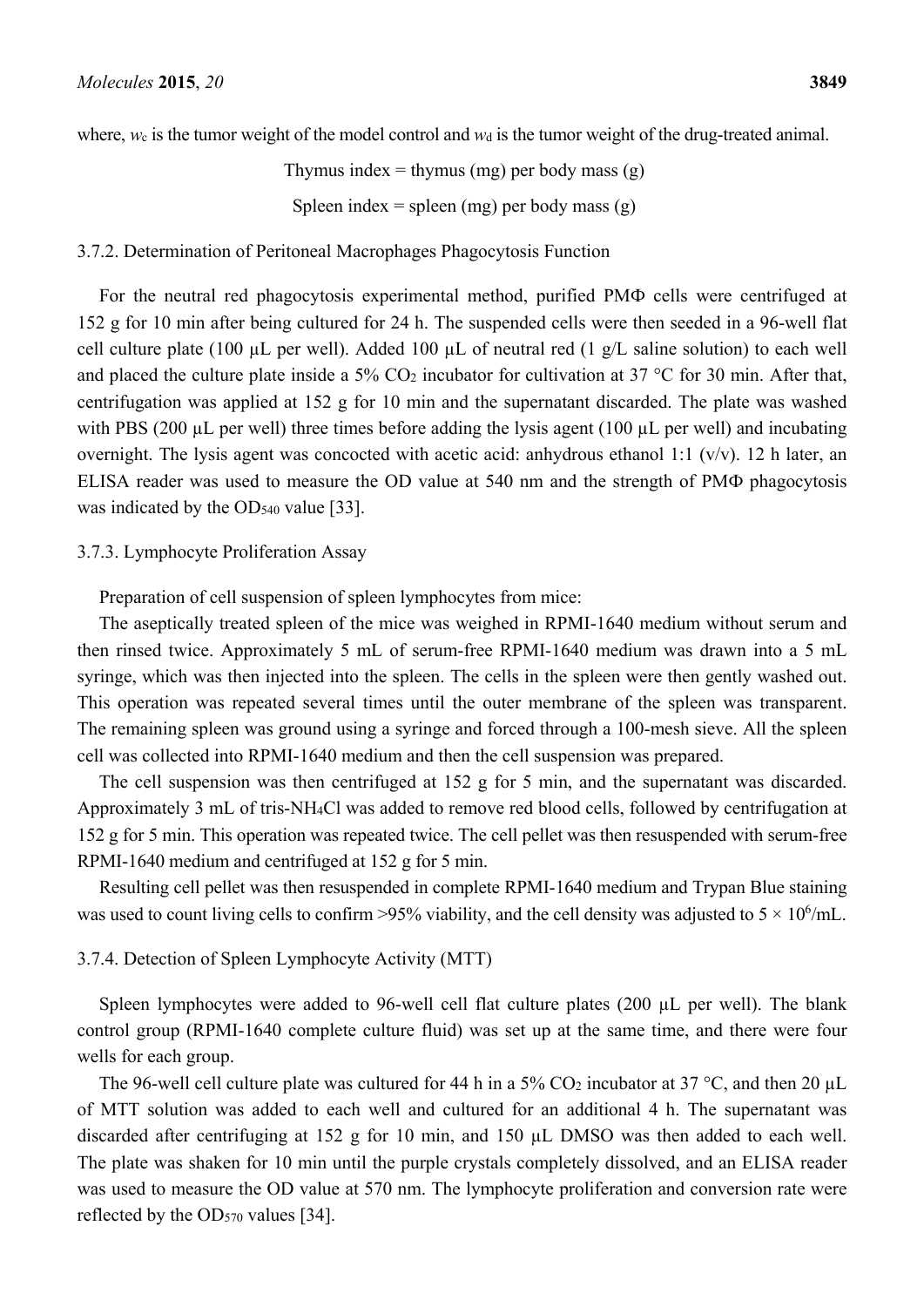#### 3.7.5. Determination of NK Cell Activity (LDH)

The target cells (Yac-1) were washed with RPMI-1640 medium, viability >95% was confirmed by Trypan Blue staining, and then the cell concentration was adjusted to  $1 \times 10^5$ /mL. Suspended spleen lymphocytes were used as effector cells (E) suspension, and their concentration was adjusted to  $5 \times 10^6$ /mL.

E and T cells  $(0.1 \text{ mL})$ ;  $E/T = 50:1$ ) were added separately into a cell culture plate with U-bottom wells. Each specimen was allocated to four wells. Target cells were included in a natural release well  $[(Yac-1)$  and RPMI1640 medium, 0.1 mL each] and a maximum release well  $[(Yac-1)$  and 2.5% Triton X, 0.1 mL each], centrifuged at 152 g for 2 min, then incubated in a 5% CO<sub>2</sub> incubator at 37 °C. After 2 h, the 0.1 mL supernatant from each well was transferred to another culture plate that had been pre-warmed (37 °C), and 0.1 mL of recently prepared LDH substrate solution was added. The reaction was allowed to proceed for 15 min. To stop the enzymatic reaction, 30  $\mu$ L of 1 mol/L citric acid stop buffer was added. An ELISA reader was used to read the OD490 value of each well at 490 nm to calculate the viability of NK cells [35].

$$
NKcell viability = \frac{OD_{reaction} - OD_{natural release}}{OD_{max\text{ }imm release} - OD_{natural release}} \times 100\%
$$

# 3.7.6. Detection of IFN-γ, TNF-α, and IL-2

The serum samples and medium supernatants from spleen lymphocytes cultured for 48 h were applied to 3 wells each. The content of IFN- $\gamma$ , TNF- $\alpha$ , and interleukin IL-2 were examined by ELISA kit. Summary procedures: Preparing reagents, samples and standard  $\rightarrow$  Add prepared sample and standard, incubated 30 min at 37 °C  $\rightarrow$  Plate washed five times, adding HRP-Conjugate Reagent incubated 30 min at 37 °C  $\rightarrow$  Plate washed five times, adding Chromogen Solution A and B incubated 30 min at 37 °C  $\rightarrow$  Add stop solution  $\rightarrow$  Measure within 15 min  $\rightarrow$  Calculation.

#### *3.8. Statistical Analysis*

All experiments were repeated at least three times. Analysis of variance and *t*-test were used. Data are reported as the mean  $\pm$  SD (standard deviation) and average. Statistical calculations were performed using SPSS software (version 12.0, SPSS Inc., Chicago, IL, USA).

#### **4. Conclusions**

This study, to our knowledge, is the first report on anti-cancer and immune adjustment of a polysaccharide (BBP3-1) isolated from blueberry. It is found that the BBP3-1 has the strongly inhibited the growth of S180 tumor and the best dose is 100 mg/kg body mass in this experiment. In addition, the BBP3-1 can up-regulate the immunity of S180 tumor-bearing mice by increasing the thymus index and spleen index, enhancing lymphocyte conversion and multiplication capacity, promoting macrophage phagocytosis, promoting immune factor secretion (TNF-α, IFN-γ, and IL-2), and enhancing NK cell activity. However, elucidation of the detailed mechanism requires further experiments.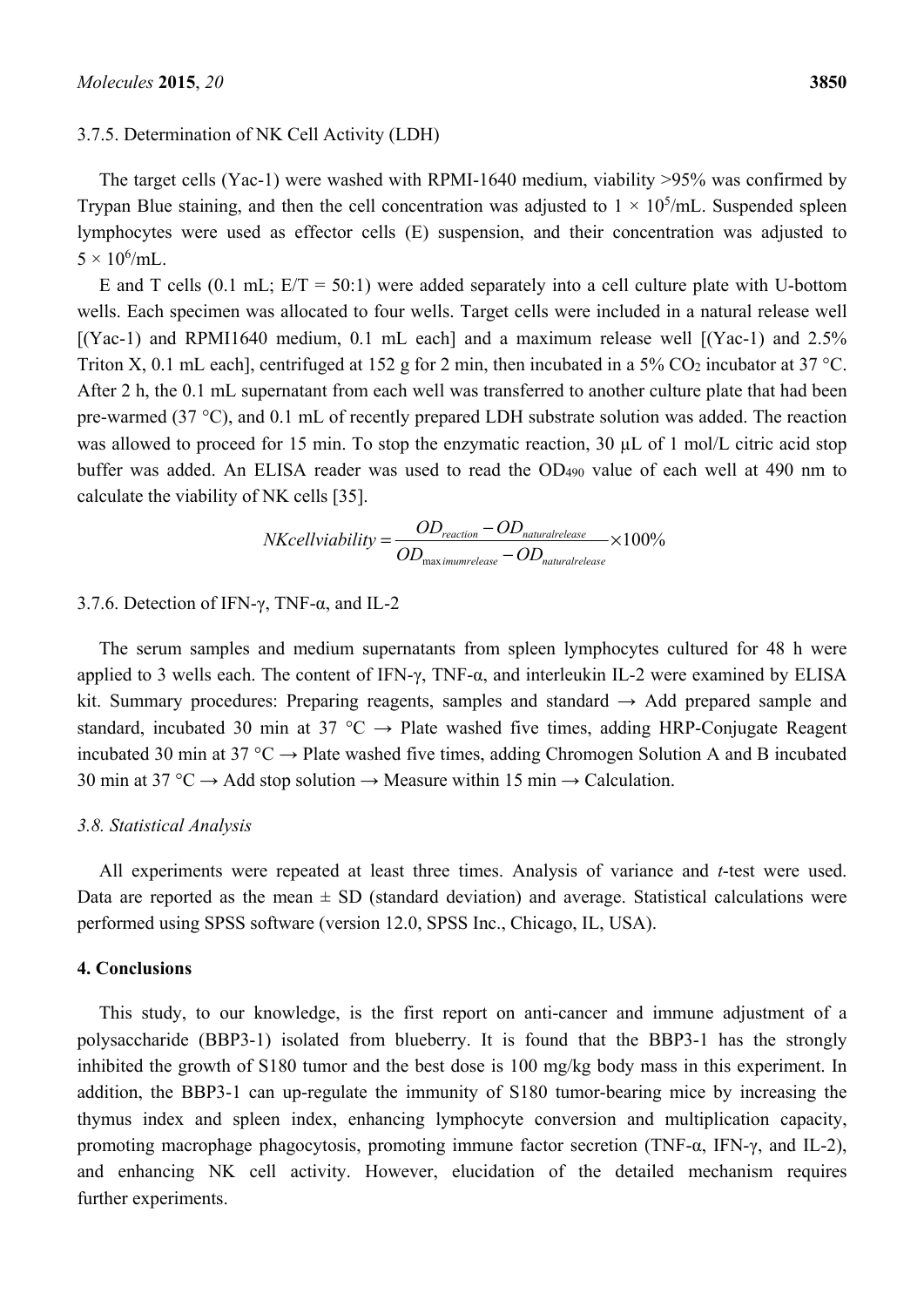# **Acknowledgments**

This work was supported by the National Natural Science Foundation of China (31301443), the Start-up Foundation of Liaoning Province (20131105), China, National Key Technology Research and Development Program of the Ministry of Science and Technology of China (2012BAD31B05-3).

# **Author Contributions**

Xiyun Sun and Xianjun Meng were responsible for designing and conducting the study, interpreting the data, and writing the manuscript. Ning Liu contributed to the experiment implementation, data collection, writing the manuscript. Zhaoxia Wu and Ying Feng contributed to data interpretation.

# **Conflicts of Interest**

The authors declare no conflict of interest.

# **References**

- 1. Alkharouf, N.W.; Dhanaraj, A.L.; Naik, D.; Overall, C.; Matthews, B.F.; Rowland, L.J. BBGD: An online database for blueberry genomic data. *BMC Plant Biol*. **2007**, *7*, 5.
- 2. Kristoa, A.S.; Malavakib, C.J.; Lamaric, F.N.; Karamanosb, N.K.; Klimis-Zacasa, D. Wild blueberry (*V. angustifolium*)-enriched diets alter aortic glycosaminoglycan profile in the spontaneously hypertensive rat. *J. Nutr. Biochem*. **2012**, *23*, 961–965.
- 3. Molan, A.L.; Lila, M.A.; Mawson, J. Satiety in rats following blueberry extract consumption induced by appetite-suppressing mechanisms unrelated to *in vitro* or *in vivo* antioxidant capacity. *Food Chem*. **2008**, *107*, 1039–1044.
- 4. Yang, H.P.; Jiang, Y.G. Research progress of bioactive constituents, absorption, metabolism, and neuroprotective effects from blueberry. *J. Hygiene Res*. **2010**, *39*, 525–528. (In Chinese)
- 5. Chen, J.; Li, Y.D.; Xu, Z. Chemical principles and bioactivities of blueberry. *Acta Pharm. Sin.* **2010**, *4*, 422–429.
- 6. Park, Y.J.; Biswas, R.; Phillips, R.D.; Chen, J. Antibacterial activities of blueberry and muscadine phenolic extracts. *J. Food Sci*. **2011**, *76*, 101–105.
- 7. Gustafson, S.J.; Yousef, G.G.; Grusak, M.A.; Lila, M.A. Effect of postharvest handling practices on phytochemical concentrations and bioactive potential in wild blueberry fruit. *J. Berry Res.*  **2012**, *2*, 215–227.
- 8. Wang, Y.H. Research progress of traditional Chinese medicine polysaccharides. *J. Prac. Med*. **2006**, *6*, 1021–1022.
- 9. Kim, G.Y.; Lee, J.Y.; Lee, J.O.; Ryu, C.H.; Choi, B.T.; Jeong, Y.K.; Lee, K.W.; Jeong, S.C.; Choi, Y.H. Partial characterization and immunostimulatory effect of a novel polysaccharide-protein complex extracted from *Phellinus linteus*. *Biosci. Biotechnol. Biochem.* **2006**, *70*, 1218–1226.
- 10. Yang, X.M.; Yu, W.; Ou, Z.P.; Ma, H.L.; Liu, W.M.; Ji, X.L. Antioxidant and immunity activity of water extract and crude polysaccharide from *Ficus carica* L. fruit. *Plant Foods Hum. Nutr*. **2009**, *64*, 167–173.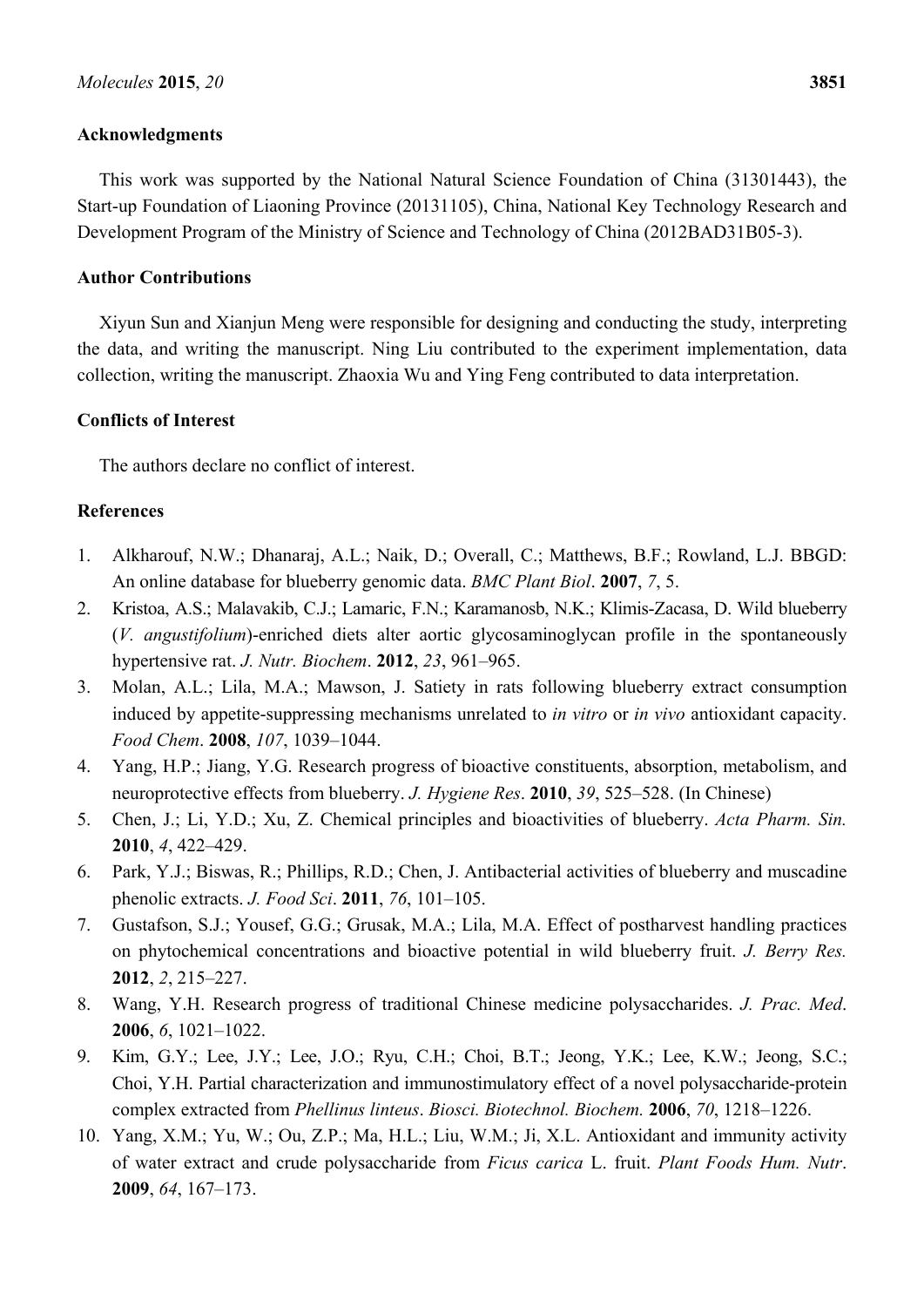- 11. Liu, L.; Ji, J.; Zeng, G.; Zhao, Y.; Qi, X.S.; He, C.; Guo, W.; Fan, D.; Han, G.; Li, Z. Studies on immunoregulatory and anti-tumor activities of a polysaccharide from *Salvia miltiorrhiza* Bunge. *Carbohydr. Polym*. **2013**, *92*, 479–483.
- 12. Fan, Y.J.; Lin, M.C.; Luo, A.S.; Chun, Z.; Luo, A.X. Characterization and antitumor activity of a polysaccharide from *Sarcodia ceylonensis*. *Molecules* **2014**, *19*, 10863–10876.
- 13. Cui, J.; Chisti, Y. Polysaccharopeptides of *Coriolus versicolor*: Physiological activity, uses, and production. *Biotechnol. Adv*. **2003**, *21*, 109–122.
- 14. Yoo, S.H.; Yoon, E.J.; Cha, J.; Lee, H.G. Antitumor activity of levan polysaccharides from selected microorganisms. *Int. J. Biol. Macromol*. **2004**, *34*, 37–41.
- 15. Pang, X.; Chen, Z.; Gao, X.; Liu, W.; Slavin, M.; Yao, W.; Yu, L.L. Potential of a novel polysaccharide preparation (GLPP) from Anhui-grown Ganoderma lucidum in tumor treatment and immunostimulation. *J. Food Sci*. **2007**, *72*, 435–442.
- 16. Yu, M.Y.; Xu, X.Y.; Qing, Y.; Luo, X.; Yang, Z.R.; Zheng, L.Y. Isolation of an anti-tumor polysaccharide from *Auricularia polytricha* (jew's ear) and its effects on macrophage activation. *Eur. Food Res. Technol.* **2009**, *228*, 477–485.
- 17. Huang, S.Q.; Ning, Z.X. Extraction of polysaccharide from *Ganoderma lucidum* and its immune enhancement activity. *Int. J. Biol. Macromol*. **2010**, *47*, 336–341.
- 18. Hodge, D.L.; Martinez, A.; Julias, J.G.; Taylor, L.S.; Young, H.A. Regulation of nuclear gamma interferon gene expression by interleukin 12 (IL-12) and IL-2 represents a novel form of posttranscriptional control. *Mol. Cell. Biol*. **2002**, *22*, 1742–1753.
- 19. Gan, L.; Zhang, S.H.; Yang, X.L.; Xu, H.B. Immunomodulation and antitumor activity by a polysaccharide—Protein complex from *Lycium barbarum*. *Int. Immunopharmacol*. **2004**, *4*, 563–569.
- 20. Iwasawa, H.; Morita, E.; Ueda, H.; Yamszaki, M. Influence of kiwi fruit on immunity and its anti-oxidant effects in mice. *Food Sci. Technol. Res.* **2010**, *16*, 135–142.
- 21. Liu, M.Q.; Li, J.Z.; Kong, F.Z.; Lin, J.Y.; Gao, Y. Induction of immunomodulating cytokines by a new polysaccharide—Peptide complex from culture mycelia of *Lentinus edodes*. *Immunopharmacology* **1998**, *40*, 187–198.
- 22. Xue, Q.; Sun, J.; Zhao, M.W.; Zhang, K.Y.; Lai, R. Immunostimulatory and anti-tumor activity of a water-soluble polysaccharide from *Phellinus baumii* mycelia. *World J. Microbiol. Biotechnol*. **2011**, *27*, 1017–1023.
- 23. Sun, X.Y.; Liu, N.; Meng, X.J.; Li, B.; Zhang, Q. Separation and structural analysis of polysaccharides BBP3-1 from blueberry. *Nat. Prod. Res. Dev*. **2011**, *23*, 1080–1084. (In Chinese)
- 24. Lu, J.F.; Shao, J.D.; Du, P.; Yang, S.M. The effects of rats adjuvant arthritis and mice DTH reaction by Ling Xian Tong Luo Pill. *J. Nanjing Univ. TCM* **2004**, *20*, 223–235.
- 25. Wang, Z.Y.; Li, X.; Wang, B. Effects of apostichopus japonicus intestinal polysaccharides on immune function and its anti-tumor activity. *J. Agric. Biotechnol*. **2012**, *20*, 560–567.
- 26. Han, S.B.; Kim, Y.H.; Lee, C.W.; Park, S.M.; Lee, H.Y.; Ahn, K.S.; Kim, I.H.; Kim, H.M. Characteristic immunostimulation by angelan isolated from *Angelica gigas* Nakai. *Immunopharmacology* **1998**, *40*, 39–48.
- 27. Gao, Y.; Chan, E.; Zhou, S.F. Immunomodulating activities of ganoderma, a mushroom with medicinal properties. *Food Rev. Int*. **2004**, *20*, 123–161.